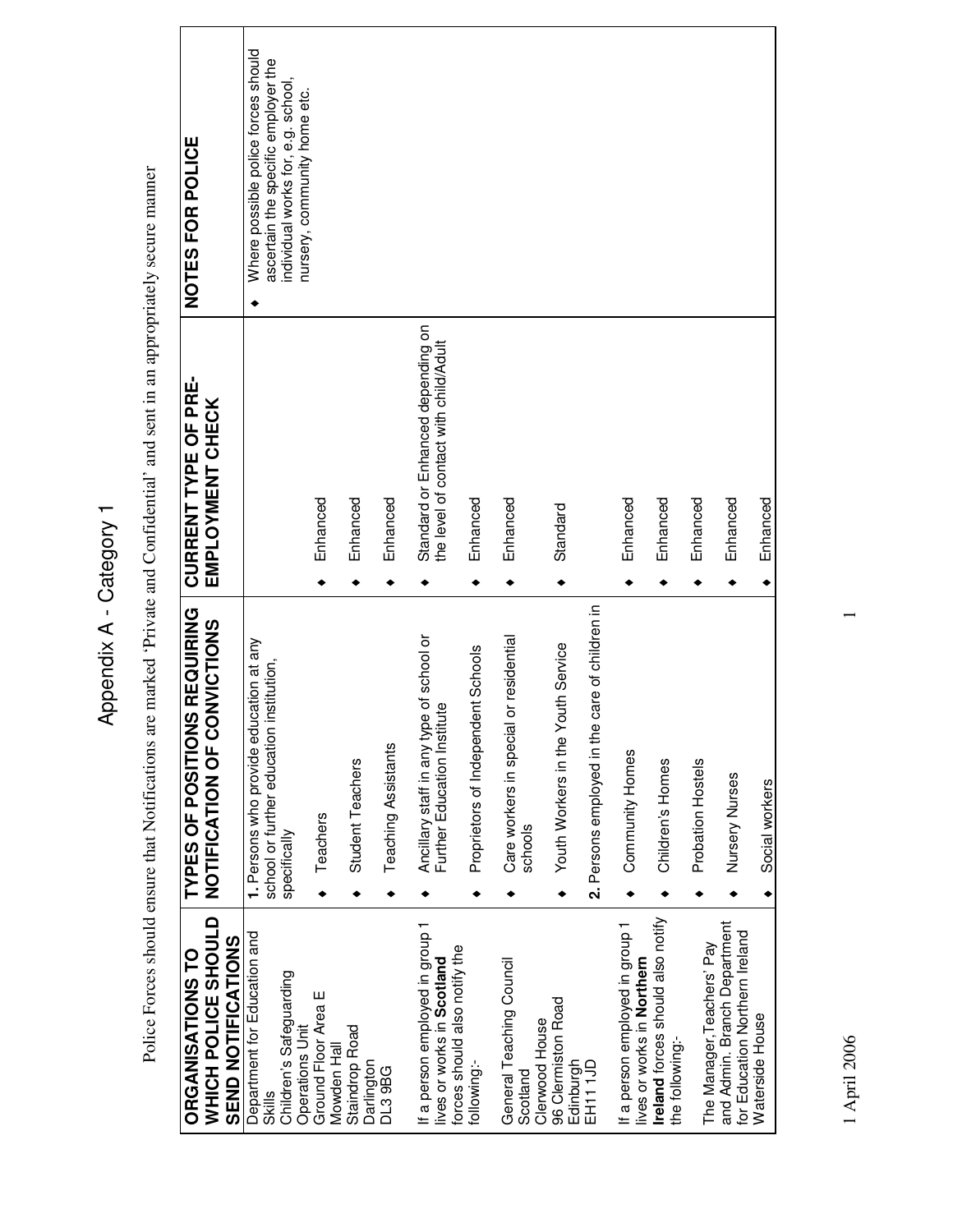| ١                                                                               |
|---------------------------------------------------------------------------------|
| ĵ                                                                               |
|                                                                                 |
| ì                                                                               |
|                                                                                 |
|                                                                                 |
| ֧ׅ֧֧֧ׅ֧֧ׅ֧֧֛ׅ֧֧ׅ֧ׅ֧֪֛֪֛֛֛֛֛֛֛֪֛֛֪֛֪֛֛֚֚֚֚֚֚֚֚֚֚֚֚֚֚֚֚֚֚֚֚֬֡֡֡֜֓֝֓֝֬֜֝֬֜֝֓֜֓֝֬֜֜ |
| ¢                                                                               |
|                                                                                 |
| ı                                                                               |
|                                                                                 |
| 3                                                                               |
|                                                                                 |
|                                                                                 |
|                                                                                 |
|                                                                                 |
|                                                                                 |
| J                                                                               |
|                                                                                 |
|                                                                                 |
|                                                                                 |
|                                                                                 |

| 75 Duke Street<br>Londonderry<br>BT47 6FP                | Probation Officers                                                               | Standard |                                                                             |  |
|----------------------------------------------------------|----------------------------------------------------------------------------------|----------|-----------------------------------------------------------------------------|--|
| Department for Education and<br><b>Skills</b>            | care of adults in<br>All persons employed in the                                 |          |                                                                             |  |
| Safeguarding Operations Unit<br>Protection of Vulnerable | Care Homes                                                                       | Enhanced |                                                                             |  |
| Ground Floor Area E<br>Mowden Hal<br><b>Adults</b>       | to incapacity)<br>the person<br>Their Own Home (where<br>needs personal care due | Enhanced |                                                                             |  |
| Staindrop Road<br>Darlington<br><b>DL39BG</b>            | Ancillary staff in any type of care home or<br>employed in the care sector       |          | level of contact with vulnerable adult<br>Standard or Enhanced depending    |  |
|                                                          | Adult Placement Schemes                                                          |          | Standard or Enhanced depending on<br>level of contact with vulnerable adult |  |
|                                                          | Hospitals, Clinics, Medical Agencies or<br>NHS bodies                            | Standard |                                                                             |  |
|                                                          | Care workers                                                                     | Enhanced |                                                                             |  |
|                                                          | care sector<br>Nurses employed in the                                            | Enhanced |                                                                             |  |
|                                                          | Care managers                                                                    | Enhanced |                                                                             |  |
| General Medical Council (GMC)<br>The Registrar           | Registered Medical Practitioners                                                 | Enhanced |                                                                             |  |
| 350 Euston Road<br>Regent's Place<br>London              | Medical Students                                                                 | Standard |                                                                             |  |
| NW13JN                                                   |                                                                                  |          |                                                                             |  |
|                                                          |                                                                                  |          |                                                                             |  |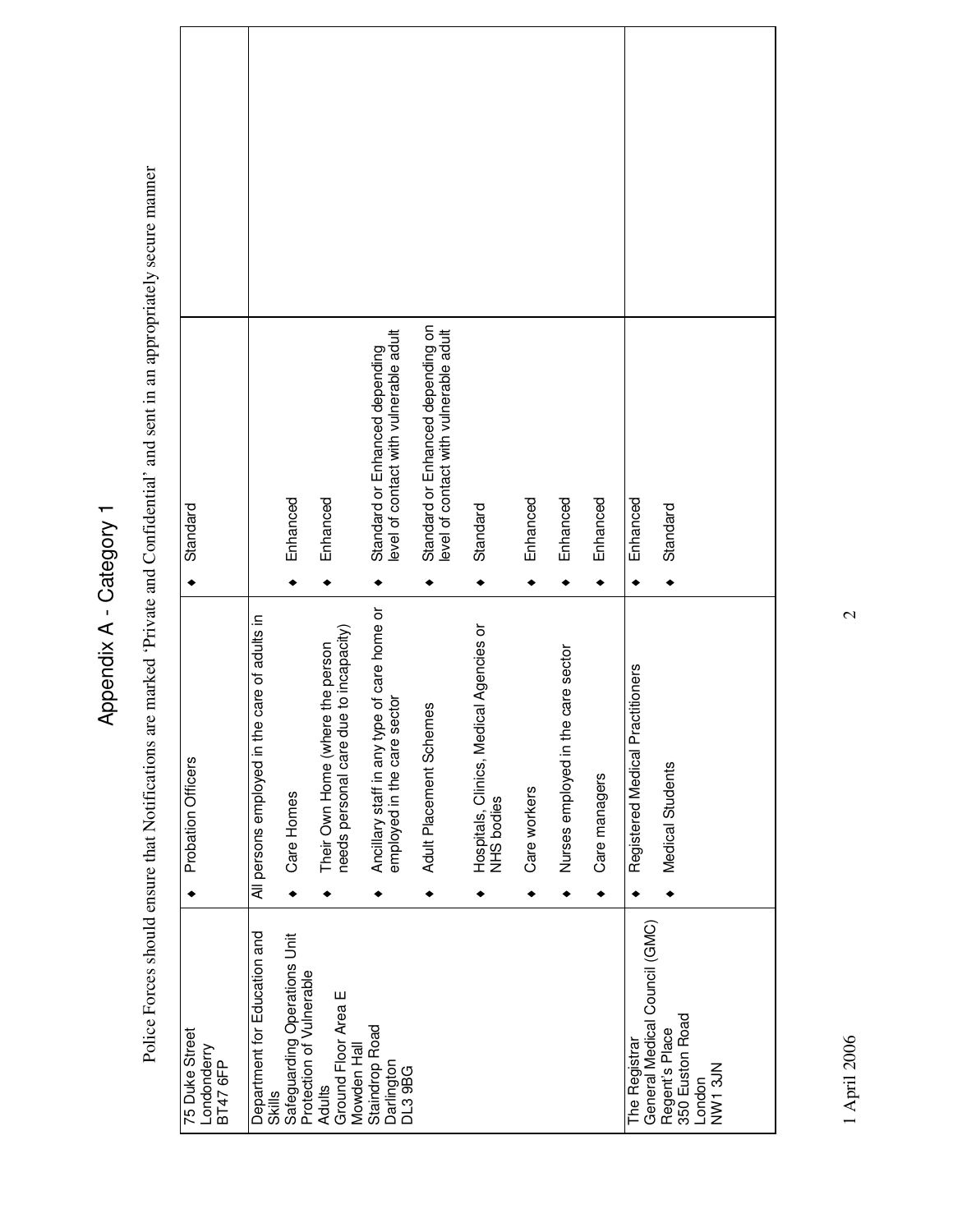| ١      |
|--------|
| Í      |
|        |
|        |
| i<br>۱ |
|        |
| ž      |
| ;      |
|        |
|        |
|        |
|        |
|        |
|        |
|        |
|        |
|        |
|        |
|        |
|        |
|        |
|        |
|        |
| Ì      |
|        |
|        |
|        |

| The Chief Executive                                         | Nurses                                                                                  | Standard                                                                                    |  |
|-------------------------------------------------------------|-----------------------------------------------------------------------------------------|---------------------------------------------------------------------------------------------|--|
| Nursing and Midwifery Council<br>23 Portland Place<br>(NMC) | Midwives                                                                                | Standard                                                                                    |  |
| W1N4JT<br>London                                            | but not<br>Health Visitors - including those<br>registered with the NMC,<br>practising. | Standard or Enhanced depending on<br>the level of contact with child/Adult                  |  |
| Professional Conduct and<br>The Secretary                   | <b>Barristers</b>                                                                       | Standard                                                                                    |  |
| Complaints Committee<br>The Bar Council                     | Bar Students                                                                            | Standard on entry to the profession                                                         |  |
| 289 - 293 High Holborn<br>WC1V 7HZ<br>London                | Pupil Barristers                                                                        | Standard on entry to the profession                                                         |  |
| Fraud Intelligence Unit<br>Head of Section                  | Solicitors                                                                              | Standard                                                                                    |  |
| 8 Dormer Place<br>Victoria Court                            | Trainee Solicitors                                                                      | Standard on entry to the profession                                                         |  |
| Leamington Spa<br>Warwickshire                              | Enrolled Students                                                                       | Standard on entry to the profession                                                         |  |
| CV32 5AE                                                    | Managing Clerks                                                                         | they may have to certain information<br>Standard depending on the access<br>Legal/Financial |  |
|                                                             | Solicitors' Employees                                                                   | they may have to certain information<br>Standard depending on the access<br>Legal/Financial |  |
|                                                             |                                                                                         |                                                                                             |  |
|                                                             |                                                                                         |                                                                                             |  |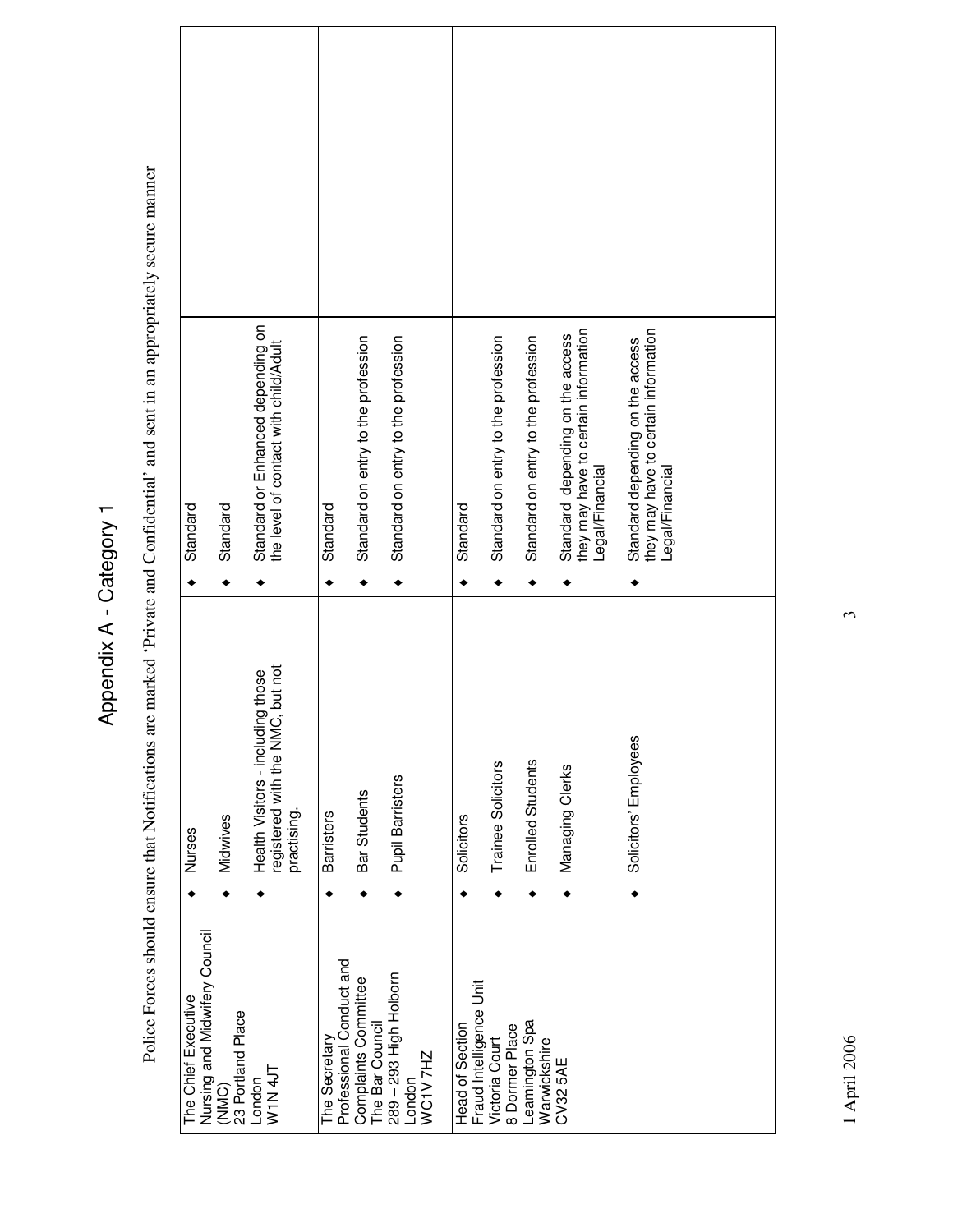## Appendix A - Category 1 Appendix A - Category 1

Police Forces should ensure that Notifications are marked 'Private and Confidential' and sent in an appropriately secure manner Police Forces should ensure that Notifications are marked 'Private and Confidential' and sent in an appropriately secure manner

| department the person works for, e.g.<br>Where possible police forces should<br>ascertain the specific Government<br>MOD, DEFRA, Cabinet Office etc |                                                      |                                                       |                                                              |          |                 |                |                          |                        |  |  |
|-----------------------------------------------------------------------------------------------------------------------------------------------------|------------------------------------------------------|-------------------------------------------------------|--------------------------------------------------------------|----------|-----------------|----------------|--------------------------|------------------------|--|--|
| Direct access to PNC                                                                                                                                | Direct access to PNC                                 |                                                       |                                                              |          |                 |                |                          |                        |  |  |
| Civil Servants (this includes Government<br>Executive Agency staff, e.g. Job Centre<br>Plus, Criminal Records Bureau).                              | All Staff and Contractors of                         | The United Kingdom Atomic Energy<br>Authority (UKAEA) | the British<br>BNFL, also so known as<br>Nuclear Group (BNG) | Urenco   | <b>UK Nirex</b> | British Energy | Amersham (GE Healthcare) | Ascot Research Reactor |  |  |
| Security Policy Division<br>2 Little Smith Street<br>Head of Section<br>Support Group<br>Cabinet Office<br>SW1P3DH<br>3rd Floor<br>London           | Head of Vetting<br>Office for Civil Nuclear Security | Building146<br>Room <sub>3</sub><br>(OCNS)            | Oxfordshire<br>Harwell<br>Didcot                             | OX11 ORA |                 |                |                          |                        |  |  |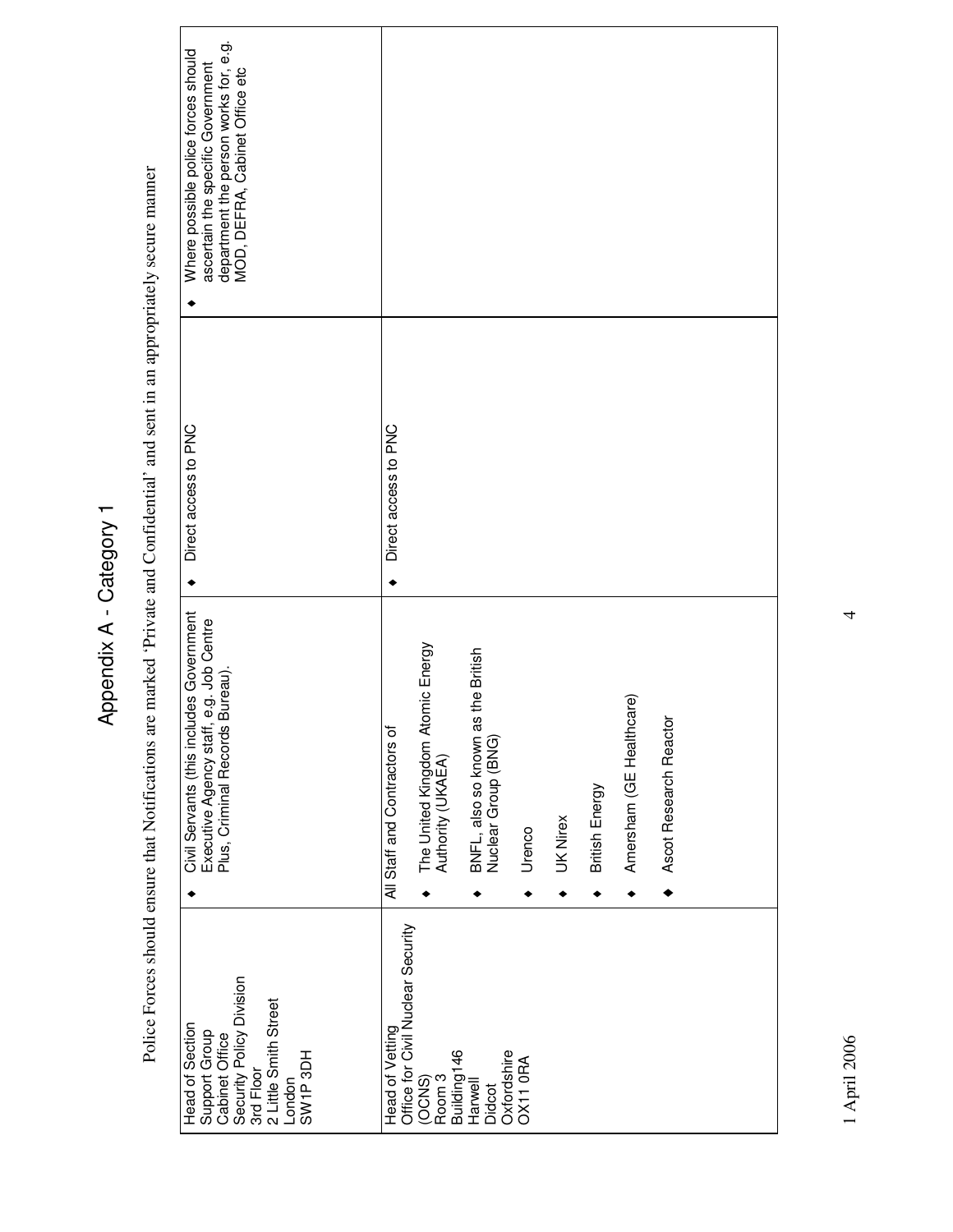| ٠ |
|---|
| ٢ |
| ١ |
| ì |
|   |
| ١ |
|   |
|   |
| ŕ |
|   |
|   |
|   |
|   |
|   |
|   |
|   |
|   |
|   |
| j |
|   |
|   |
|   |
|   |

| Royal Naval Service Police<br>Headquarters (Eastern)        | All personnel in the:                                        | Applicable to all occupations listed:                          |  |
|-------------------------------------------------------------|--------------------------------------------------------------|----------------------------------------------------------------|--|
| HMS NELSON<br>Queen Street                                  | Royal Navy                                                   | Standard or Enhanced depending on<br>the level of contact with |  |
| Portsmouth<br>PO <sub>13LR</sub>                            | Queen Alexander's Royal Navy Nursing<br>Service (QARNNS)     | child/Vulnerable Adult                                         |  |
|                                                             | Royal Navy Reservists (where known)                          |                                                                |  |
| Central Criminal Records and<br>Intelligence Office (CCRIO) | All personnel in the                                         | Applicable to all occupations listed:                          |  |
| Royal Military Police<br>Building 106                       | Army                                                         | Standard or Enhanced depending on                              |  |
| Roussillon Barracks<br>Chichester                           | Royal Marines                                                | the level of contact with<br>child/Vulnerable Adult            |  |
| PO <sub>196</sub> BN                                        | Queen Alexander's Royal Auxiliary<br>Nursing Corps (QARANC)  |                                                                |  |
|                                                             | Army Reservists (where known)                                |                                                                |  |
|                                                             | Territorial Army (where known)                               |                                                                |  |
|                                                             | Royal Marines Reserve (where known)                          |                                                                |  |
| Criminal & Security Records<br>Office                       | All personnel in the                                         | Applicable to all occupations listed:                          |  |
| HQ RAF Provost and Security<br>Services (UK)                | Royal Air Force (RAF)                                        | Standard or Enhanced depending on                              |  |
| Bedfordshire<br>RAF Henlow                                  | Royal Air Force Reservists (RAAF)                            | level of contact with child/Vulnerable<br>Adult                |  |
| SG16 6DN                                                    | Princess Mary's Royal Air Force Nursing<br>Service (PMRAFNS) |                                                                |  |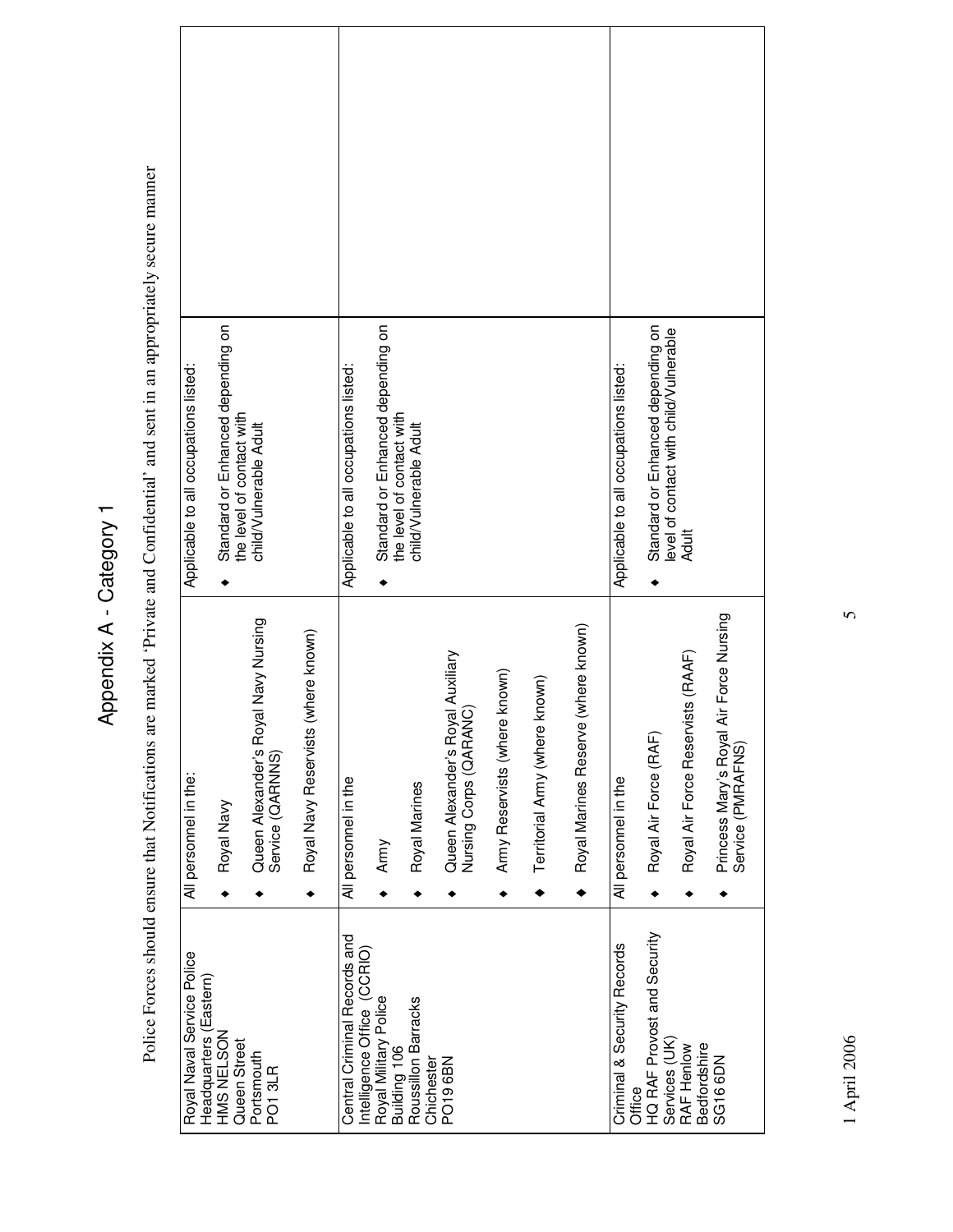| ı       |
|---------|
|         |
| ١<br>؛  |
|         |
| )<br>تم |
|         |
|         |
| 1       |
|         |
| 51      |
|         |
| ı       |
|         |
|         |
|         |
|         |
|         |
|         |
|         |
|         |
|         |
| į<br>l  |
|         |
|         |

| CAA Chief Security Adviser<br>Civil Aviation Authority                                                                | Airline Pilots                       | Basic/Standard | Disclosure Scotland are currently<br>processing Basic Disclosures |
|-----------------------------------------------------------------------------------------------------------------------|--------------------------------------|----------------|-------------------------------------------------------------------|
| 45-59 Kingsway<br><b>CAA House</b>                                                                                    | Aircraft maintenance Engineers       | Basic/Standard | applications for all new staff who are<br>working airside.        |
| WC2B 6TE<br>London                                                                                                    | Aircraft Engineers                   | Basic/Standard |                                                                   |
|                                                                                                                       | Licensed Aircraft Engineers          | Basic/Standard |                                                                   |
|                                                                                                                       | Air Traffic Controllers              | Basic/Standard |                                                                   |
|                                                                                                                       | Assistant Air Traffic Controllers    | Basic/Standard |                                                                   |
| Deputy Secretary of                                                                                                   | Magistrates                          | Enhanced       |                                                                   |
| Judicial Courts Policy Division<br>2nd Floor, Selborne House<br>London. SW1E 6QW<br>54 Victoria Street<br>Commissions |                                      |                |                                                                   |
| Headquarters Division<br>Head of Early Years                                                                          | Nursery manager                      | Enhanced       |                                                                   |
| Office for Standards in<br>Education (Ofsted)                                                                         | Nursery owner                        | Enhanced       |                                                                   |
| Alexandra House<br>33 Kingsway                                                                                        | rsery<br>Person in charge of a Nu    | Enhanced       |                                                                   |
| WC2B 6SE<br>London                                                                                                    | Nursery Supervisor                   | Enhanced       |                                                                   |
|                                                                                                                       | Crèche manager                       | Enhanced       |                                                                   |
|                                                                                                                       | Playgroup leader                     | Enhanced       |                                                                   |
|                                                                                                                       | Holiday play scheme leader (manager) | Enhanced       |                                                                   |
|                                                                                                                       | Child minder                         | Enhanced       |                                                                   |